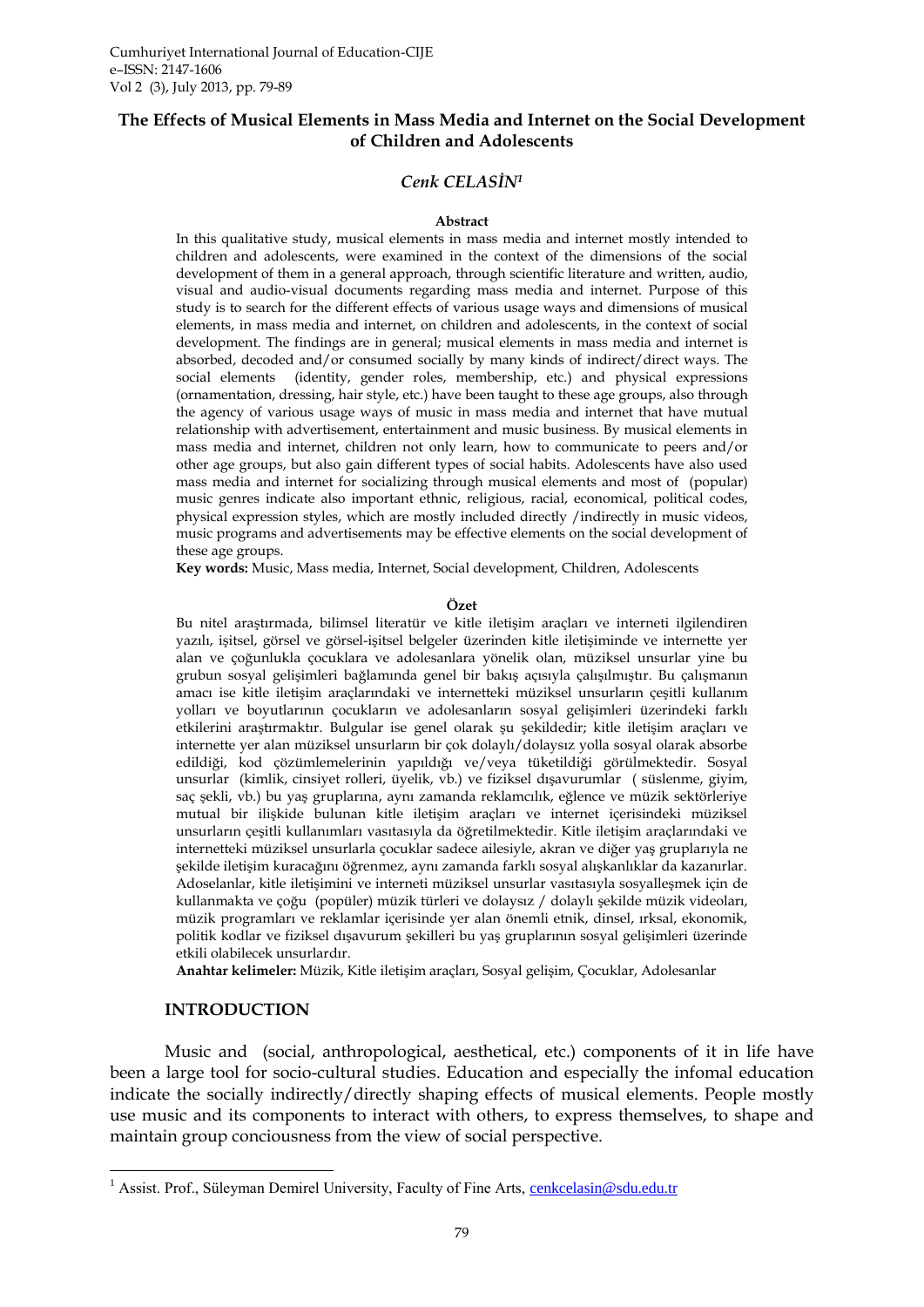Today -may be with some exceptions- there is no society, members of which aren't being effected socially by mass media and internet. New technologies have directly entered to human life and individuals have rapidly consumed and used them. Due to technological improvements, written, visual, audio and audio-visual mass media, internet and related social mechanisms have renewed themselves. Kaemmer (1993) states that, sometimes communicating through music is a way of publicly dissaminating information (p.156 ).

Black and Bryant (1995) indicate transmission and interaction models of commmunication;

The transmission model of communication suggests that communication is means for moving or transmitting ideas and information from one person (sender) to another (receiver). Transmission models are particularly helpful if you are examining the physical and mechanical processes by which radio or television programming is produced and distrubuted. In contrast, the interaction model of communication posits that communication is fundamentally symbol sharing. This view does not rely on the notion of senders or receivers but assumes that our needs and efforts to achieve social coordination are the focal points of interest (p.45).

Music has been used for aesthetical, sociological, psychological, educational, political and etc. purposes by societies, institutions and as Kaemmer (1993) indicates, the sociocultural matrix influences not only the musicians, but all the members of the society and a group's ongoing musical practices are the result of the experiences of the performers, audience, agents, and critics as they grow from babyhood to adulthood (p.75). Music has also been one of the very important components of advertisements, soup-operas, sitcoms, competition programs in mass media. Different socio-cultural groups watch/consume same programs and individuals try to adopt themselves to new conditions according as their economical, cultural and aesthetical conditions. There are important connections between the concepts of culture, education, and media. Giddens (1996) indicates these connections;

There are close connections between the rise of media and the development of modern systems of mass education (p.320). The mass media and popular culture might often also cross-cut the goals of formal schooling and for instance perhaps literacy and other educational skills are beginning to slump now that television and other forms of electronic media play such a large part in our lives (p.321).

Kaemmer (1993) states that, music often serves as an acceptable channel of communication in a situation where open criticism or complaint would be unacceptable and traditions of improvising music and lyrics enable performers to make personal comments on events as they are occuring (p.156-157).

In our daily life the social environment have mostly been characterized by mass media and internet which have also used musical elements and directly/indirectly for many economical, physcological, political and socio-cultural purposes. Popular culture and popular musics and related elements may have different/same effects on different age groups with same (kind of) music programs and web sites. Beyond many definitions of it, Beard and Gloag (2005) argue that "popular music" is a term that describes music that achieves a sense of popularity or strives to be popular and it's often use interchangeably wit its abbreviation 'pop' and associated term 'rock' (p.133). And it's argued that popular music has evolved as a generalization that encompasses multifarious musical styles and practices, much of which can be seen to be situated with in a commercially driven entertainment-based industry ( Beard and Gloag, 2005, p.133). On the other hand it has to be added that mass media and internet are consisted of many genres of music with a wide range of local and global forms.

Green (2003) states that, children from all social classes in many countries are generally far more interested in various types of popular music than in classical music, and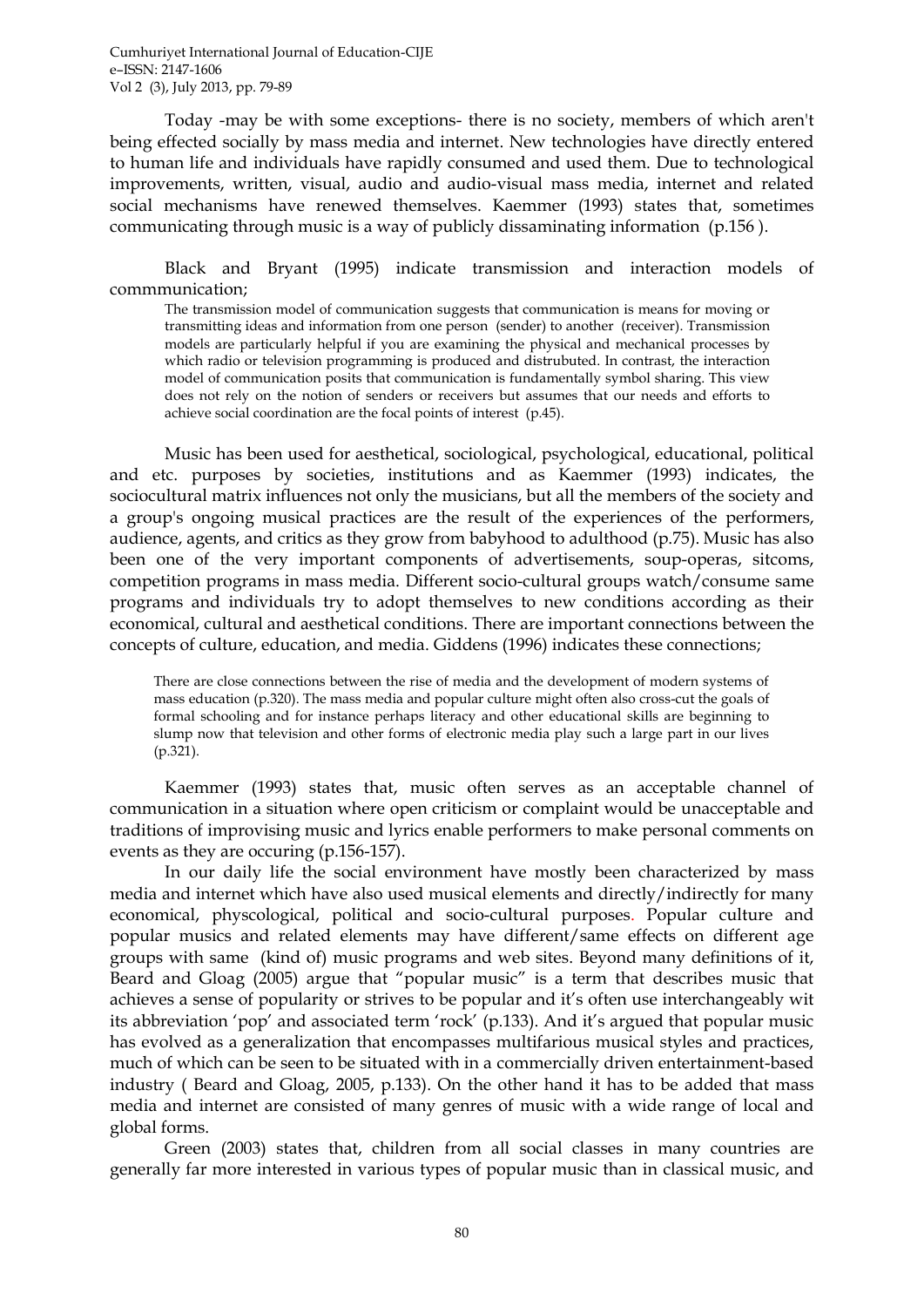many children especially from working-class backrounds, come form families that do not consider classical music to be especially valuable (p.267). Radio and television broadcasting have indicated many kinds of (popular) music genres, performance practices, and contexts related to musical elements. In this context, the concepts of enculturation (as one of the important keywords of education) and musical enculturation is important;

Enculturation, briefly, is a term which means the development, through the influences of members of a society, of patterns of behavior in children or outsiders that comform to the standards deemed appropriate by the culture. Enculturation or "socialization" as it is often called, incorporates all means of learning of behavioral patterns. Musical enculturation includes all forms of acquistion of increasing awareness of a specific society's musical sound, behavior, music appreciation and comprehension. Within this concept, one may point to more formalized methods of learning, such as schooling, which includes all forms of intentional instruction and education, which includes instruction given by individuals recognized as specialists- removed usually some distance from the student's home and located in specifically named place. While all music learning involves enculturation, only some may involve schooling or education (Herndon and McLeod, 1993, p.53).

The sameness of consumption/production, listening/offering, sharing styles of popular musics by especially young generation can directly be observed. Individuals ( from any age groups) are not only listeners of musics or audiences of music programs but they also express themselves and socialize with musical elements. Today internet and its relationship to other electronic social devices are characterized by mostly, popularized needs and opportunities. Electronic devices as "tablets", "gsm telephones", "personal media players", and etc. have been used for sharing/listening/watching/consuming musical elements by different age groups.

#### **Purpose of study**

Purpose of this study is to search for the different effects of various usage ways and dimensions of musical elements, in mass media and internet, on children and adolescents in the context of social development. Problem statement of this study is "What are the effects of musical elements, in mass media and internet, on the social development of children and adolescents?"

Sub-problem statements are:

1. What are the effects of musical elements, in mass media and internet, on the social development of children?

2. What are the effects of musical elements, in mass media and internet, on the social development of adolescents?

#### **METHOD**

In this qualitative study, musical elements in mass media and internet mostly intended to children and adolescents were examined in the context of the social development in a general approach, through, musicology, social psychology, social anthropology, sociology literature and studies on mass media and communication and written, audio, visual and audio-visual documents regarding mass media and internet.

### **FINDINGS**

Findings of this study are given in the direction of two sub-problems indicated above. **1.What are the effects of musical elements, in mass media and internet, on the social development of children?**

In this context, children and family, parents, school, peer groups, social environment relationships in the context of musical elements in mass media and internet in connection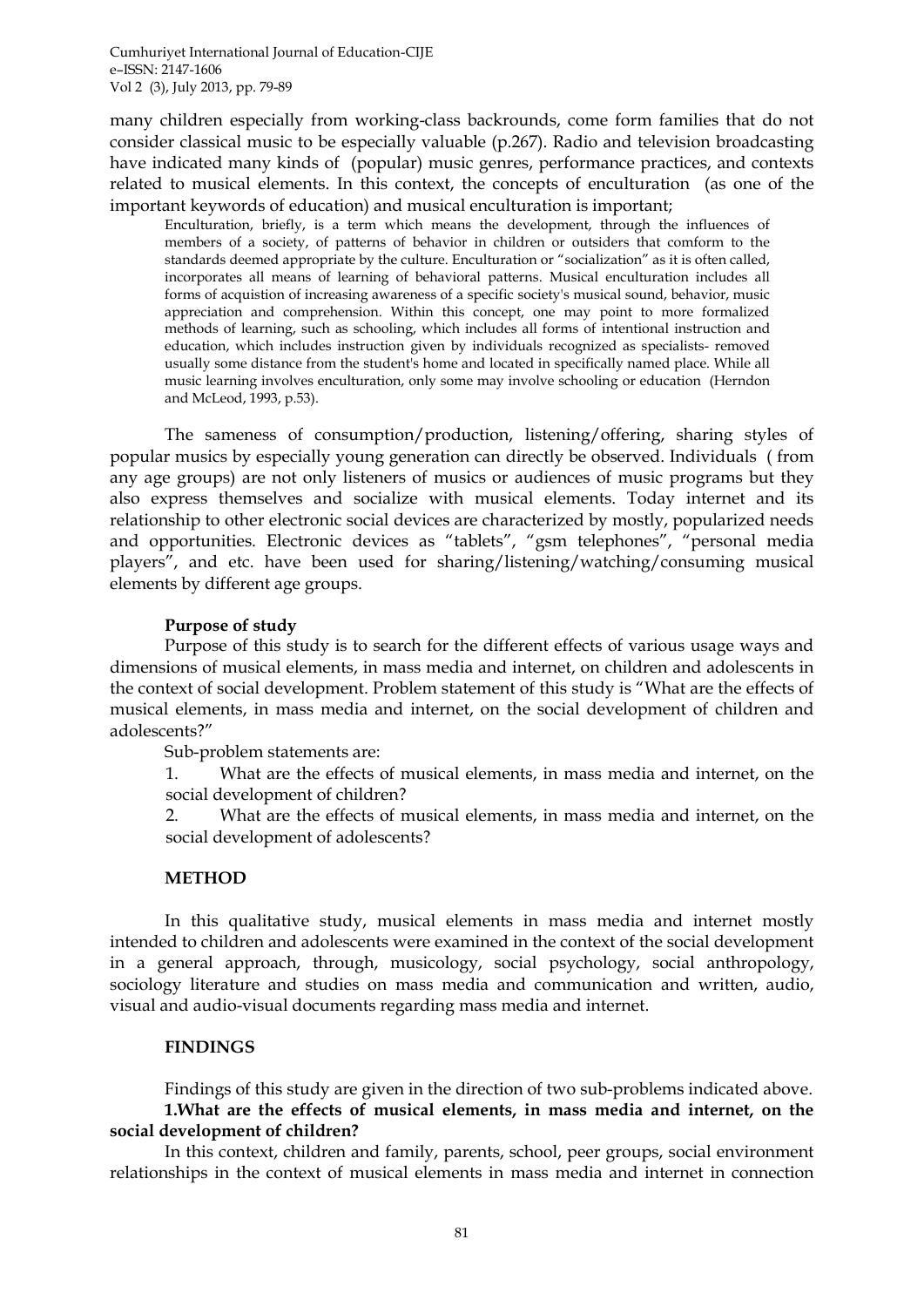with social development were focused on. Zastrow and Kirst-Ashmen (2007) indicate important connections between social environment with socialization;

The social environment involves the conditions, circumstances, and human interactions that encompass human beings. Individuals must have effective interactions with this environment in order to survive and thrive. The social environment also includes the individuals, groups, organizations, and systems which in a person comes into contact, including family, friends, work groups, and goverments (p.18).

According to Tischler (1993), in all societies, however, the family does serve the basic social functions of regulating sexual behavior, patterning reproduction, organizing production and consumption, socializing children, providing care and protection, providing social status (p.243-244). And Tischler (1993) indicates importance of family in children's life;

For young children in most societies-and certainly in American society- the family is the primary world for the first few years of life. The values, norms, ideals and standards presented are accepted by the child uncritically as correct- indeed as the only way things could possibly be. Even though later experiences lead children to modify much of what they have learned within the family It is not unusual for inidividuals to carry into the social relationships of adult life the role expectations that characterized the family of their childhood. Every family, therefore, socializes its children to its own particular version of the society's culture. In addition, however, each family exists within certain subcultures of the larger society: it belongs to a geographical region, a social class, one (or two) ethnic groups, and possibly a religious group or other subculture (p.82).

It can be added that all mass media and internet and musical elements in them have also served same basic social functions indicated above. Children think, percept and socially express themselves mostly due to their family (and also peer group, school environment etc.) structures, their relationship with family (and etc.) and dominance of parents and (if there is/are) sister (s) and/or brother (s). Social environment of children mostly is consisted of television, internet and school, and Tischler (1993) indicates some social functions of school;

The school is an instutituon intended to socialize children in selected skills and knowledge. In recent decades, however the school has been assigned additional tasks. In coming to grips with their multiple responsibilities, many schools have established a philosophy of education that encompasses socialization as well as academic instruction. According to the philosophy adopted by one school, for instance, its aim is to help students develop to their fullest capacity, not only intellectual but also emotionally, culturally, morally, socially, and physically (p.84).

It can be observed that there are television programs intended to different ages of childhood. Foreign and/or local/native languages which are very important in song lyrics are being used in these programs. It can be stated that parents are responsable for children"s social development and they should keep their children under control against possible harmful effects of popular mass media and internet as they are responsible for encouraging beneficial ways. As Tischler (1993) indicates the television set opens up a whole new world that is largely beyond the control of parents and children get to see adults acting in ways that their parents may disapprove of, such as committing violence, stealing, engaging in adultery, or taking drugs (p.86). On the other hand, it was argued that, the children are also forced to confront issues (aids, abortion, racial violence, or suicide) that they may have been sheltered from during previous eras and as the role of media in the socialization process increases, the role of the parents decreases (Tischler, 1993, p.86). According to Giddens (1996), children are open to a much greater variety of influences now then they were even a generation ago. Through television and other forms of popular culture, children are exposed to the themes of adult life an early age (p.335).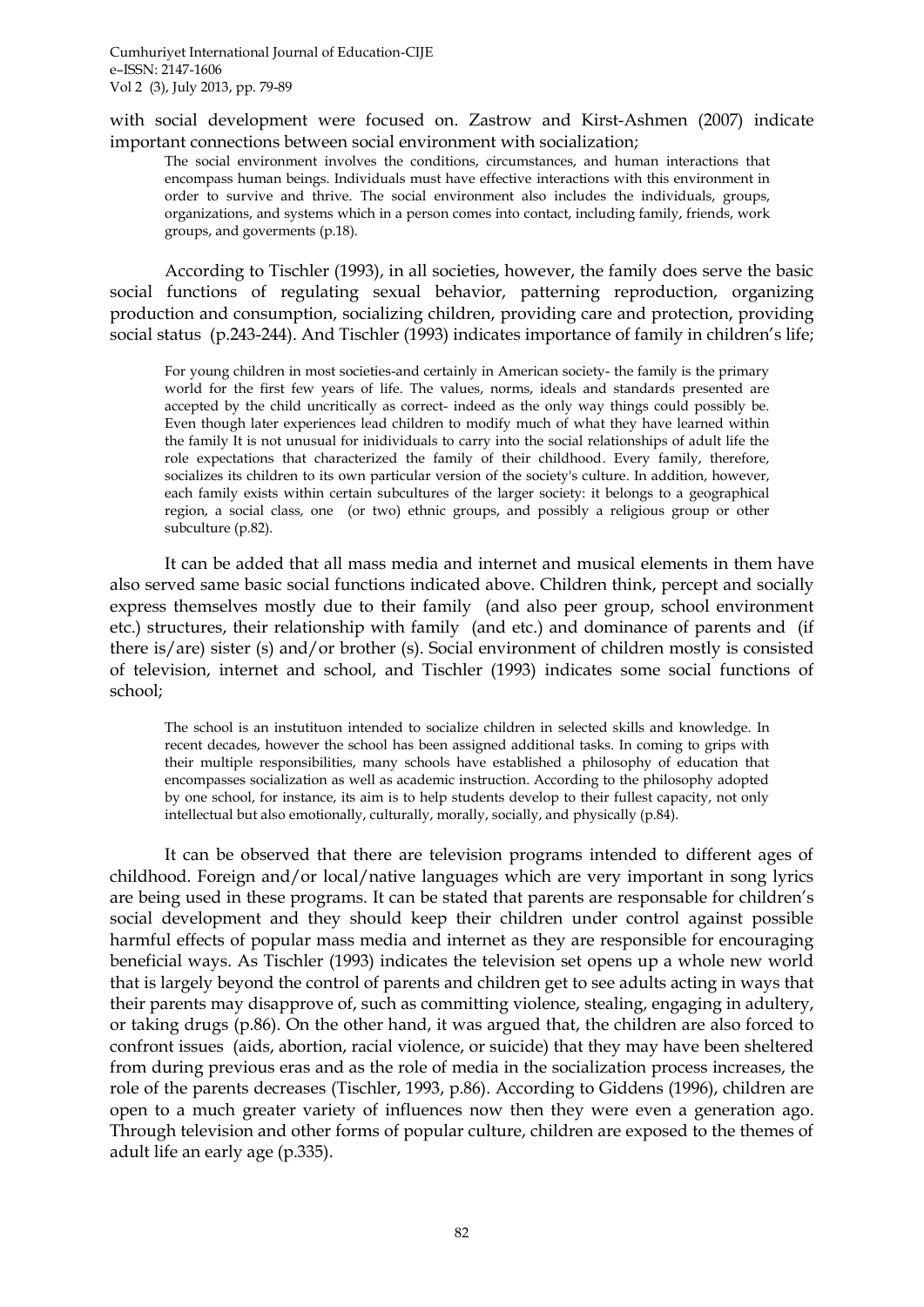In childhood, learning something and learning "how to learn" is an important component of social development. In this context, plays are the important components of social development. Kaemmer (1993) states music as a type of play;

Music, then, as a type of play, is one of the means human use to provide themselves with additional complexity, as well as orderliness, in life. Such complexity is closely related to the structural or aesthetic component in music. Just as people must eat, and their society defines how it should be done, so must humans play with complexities, and the society determines if it will be in terms of language, music, painting, or other features of life (p.152).

Plays in programs and web sites, including musical activities can be good examples for children and at home, school (also in free times) and kindergarden these ways of communicating with peer groups can be seen. Contents and rules of plays are also emphasized by these programs and web sites. It can be observed that in schools there are activities about how to use mass media and internet.

There are many directions of these programs and in the context of social development of children plays have important roles. In these programs music and dance (accompanied by vocal/instrumental; group/solo; native/foreign musics) have important role in children plays. Characteristics of musical elements like rhythm (fast, slow,etc), sound (timbre, frequency, dynamics) have been used in TV programs and web sites intended to the children and this is closely linked to the concept of learning.

We know that especially children imitate behaviors of musical figures of mass media and internet in socializing. Radio and television broadcasting indicate many kinds of music genres, performance practices, and contexts related to musical elements. In some cases individuals express themselves with these musics. According to Giddens (1996) much research has been done to ases the effects of television programs on the audiences they reach, particularly children. Perhaps the most commonly researcher topic is the impact of television on propensities to crime and violence (p.335).

Kaemmer (1993) indicates that, children all over the world naturally imitate adult activities, and this practice is an important means of learning music and children often seek to reproduce on an instrument the sounds that they have been accustomed to hearing (p.77). Tischler (1993) states that*,* today's children receive an enormous amount of information and they are instantly informed of new fads and styles, new activities, and new products and many people consider this blatant, exploitation, because young children have no way of evaluating the merits of advertising programs (p.86).

Mass media also include magazines or periodicals (and internet, including the online versions of them) intended to adolescents and children. Especially visuals related to musical elements in this periodicals indicate popular singers, music groups and their life views, expression styles (as role models), song lyrics, introduction and reviews of new albums and the advertisemets. Since the earliest times of tv broadcasting almost every genres of popular musics have been promoted by music business and advertisement sector with underlying meanings, codes, with social dimensions of them.

The contents of music videos with their many important social codes may easily cause different expressions and behaviors. Especially physical appearance, behaviors of singers, performers and/or actors, song lyrics of music videos can be absorbed by children and adolescents. And they also gain local/global conciousness, friendship styles, relationship styles, and styles of communal activities and communication styles with the aid of programs.

And its indicated that, unlike adult shows, children's programs can be shown again and again to the same age group, since its composition changes as the children grow up and an important fact about children's viewing is that most spend at least part of their time watching programs produced for adults (Giddens, 1996, p.335). On the other hand from the point of song lyrics, Black and Bryant (1995) indicate an important association;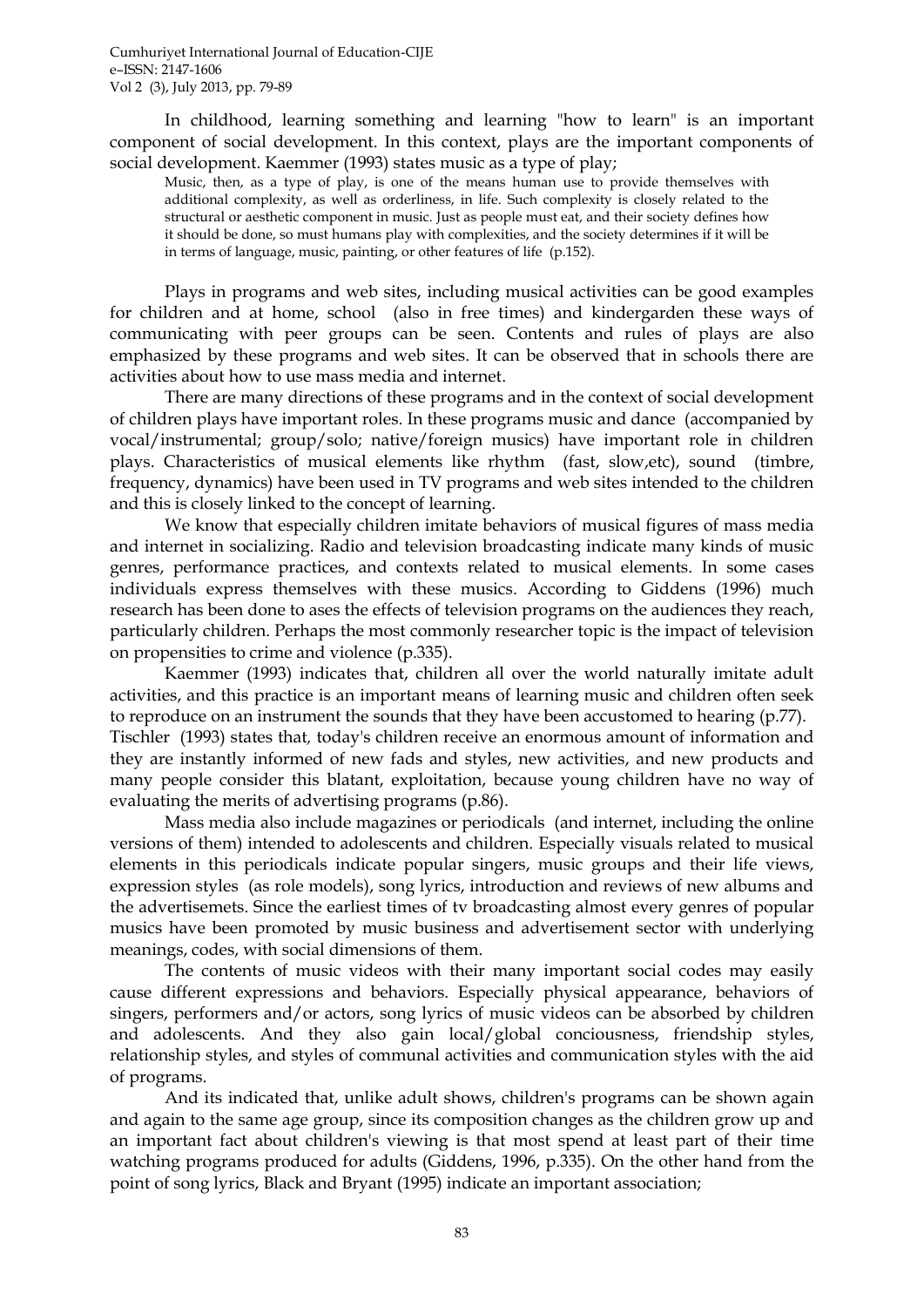The parents' music resource center -the PMRC- was a highly visible opponent of objectionable lyrics. Formed in the late 1980s by a group of politicians' spouses the pmrc obtained promises from the recording Industry Association of America (RIAA) to attach warning labels to albums that had sexually explicit or violent content (p.306).

In special television channels/programs for children, local and national musics are being used and thanks to that, an individual may easily facilitate of learning musics of his/her own (music) culture. Goods intended to children (and to their parents) are usually advertised with special musics.

Children also try to imitiate habits including popular music listening/watching/consuming. On the other hand parents' intellectual level, life view may have characterized consuming preferences of music related or music programs on tv, radio and/or on internet. Parents' choice of children programs is also indirectly choice of the musics of these programs. Mass media and internet basically consumed by adults and children"s musical tastes and preferences like nutrition, dressing, ornamentation, and etc. habits; music listening habits have also been determined by adults and children have tried to imitiate these habits especially in socializing.

There have also been web sites intended to children, adolescents and/or adults (parents) that give advices about "how to use internet and mass media" and some of these web sites also give information about musical activities/music genres. In internet and mass media cartoons, animations, music videos, cinema films and web sites intended to children, include, songs about nutrition habits, sleeping habits, toilet habits, family, jobs, mathematics and science, language usage, painting, gender roles and songs including sermons and advices for children, and etc.

In special television channels and web sites for children, local and national musics have also been used, thanks to that, an individual may easily facilitate of learning musics of his/her own (music) culture. There can be seen detailed introductions of the instruments of classical music like violin, tuba, piano, cello, trompet, and etc. and so can be local/native musical instruments. On the other hand Children may share opinions about musical elements and musicians (popular singers, popular music genres, etc. ) on internet with the aid of blogs, video/music/photograph sharing sites.

### **2.What are the effects of musical elements, in mass media and internet, on the social development of adolescents?**

In this context, as important consumers/users, and in some cases productors of musical elements in mass media and internet, adolescents were focused on, in connection of social development. Adolescents have mostly been effected by environment that mostly includes peer groups and school. In the context of construction of peer groups musical elements and related activities mostly have played the primarily roles. Due to song lyrics, social contents of identity shaping function of these groups have also been characterized mostly by popular music genres.

It can be said that social needs of adolescents are closely related to and expressed with the musical elements. The communications of adolescents through internet mostly include and characterized by music, musicians, music groups and social projections of them. Mass media and internet include musical events that indicate many kinds of popular musics that have not only been true consumption models for individuals but also for group music making and socializing with that in the context of group identity. In this context Kaemmer (1993) indicates that through enhancing, communication, music is often a way of building and maintaining group identity and the identity of a group includes both the indication of boundaries, separating one group from others and the strengthening of solidarity with in a particular group (p.157). Forming music groups recording and performing in amateur home studios (and/or elsewhere) are mostly inspired by related programs and web sites. Herndon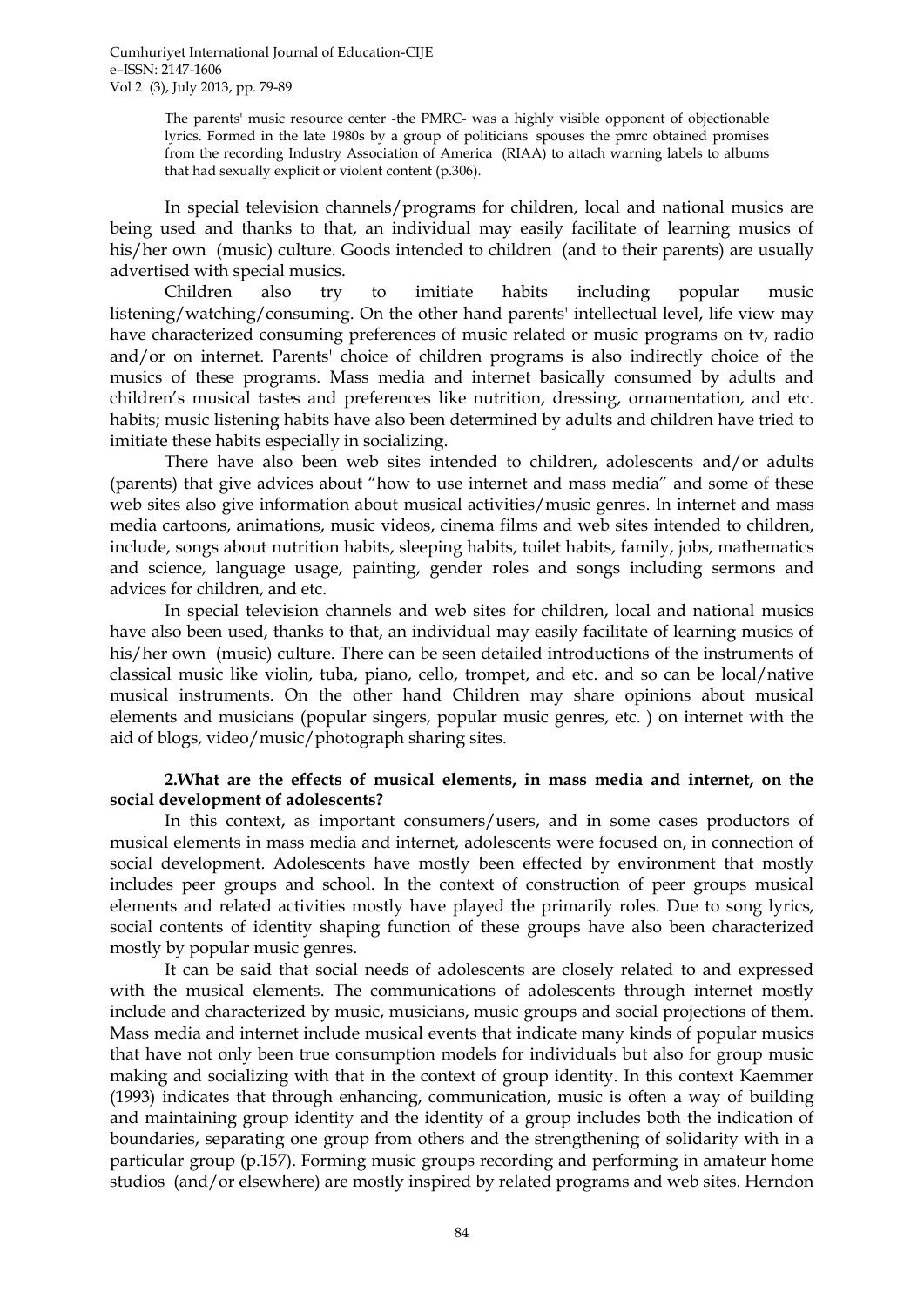and McLeod (1993) state that, when a definite musical group is present, it may be possible to derive insights from a consideration of their processes and activities (p.105). Internet, can be thought as primarily meeting point of these adolescent musicians/performers, through which these individuals also share ideas/life views/expression styles and etc. Frith (2003) indicates to the importance of group music making activities as an social engagement of people;

Music making in which people are engaged and my point here is not just people do, in large numbers, join choirs, form rock and pop groups, play around with record decks, and set up home studios, but also that these musical activities are central to their understanding of who they are (p.100).

Gender roles that are directed to this age group by social mechanisms mostly indicated in music programs, tv concerts, music videos and as music videos include audio/visual codes in the context of musical genres, songs, musicians, etc. are important because these media may easily attract the attention of adolescents. Black and Bryant (1995) indicate, some rap artists who attempt to promote social conciousness by rapping about such teenage realities as aids, drugs, gang, violence, crime, and sex, other rap artists have been criticized for their more militant approach in adressing social issues such as racism, police brutality, and civil rights (p.305).

The term subculture has been very strongly related to adolescents. Tischler (1993) states, ethnic, occupational, religious, political, geographical, social class and deviant subcultures (p.61-62). Nearly all of these subcultures have produced special subculture musics, the list and definitions of which is too long to give here, with their own expression, performance styles due to different life views. Subculture musics have important position in mass media and internet with special advertisements of albums, concerts, performances, blogs, web sites and etc. mostly intended to adoscelents which have not only aesthetical but also behavioral, spiritual and physical (appearance) effects on this age group.

Herndon and McLeod (1993) indicate politics of music and politics of music groups;

The politics of music has at least two levels: the politics of musicians' groups, whether or not they include the audience; and the wider role politics of music may play in the structure and functioning of a society. Nor should the potential role of music itself as a form of political expression be disregarded (p.105).

Sponsored activities by which commercials are advertised through internet and mass media, include mostly comprehensive musical activities, concerts intended to adoscelents who are the main participants of these activities. One of the most important components and vehicles of advertisement sector is (popular) music. Black and Bryant (1995) incidate dimensions and contents of this sector with its relationship with tv programs;

National advertising uses television primarily becuse of its massive reach. Relatively speaking, television situation is probably no greater than that achieved earlier by newspapers or radio. But television offers new dynamic dimensions to advertising: drama, humor, special effects, motion color, and even stereo sound. The ability to create mood excitement, and drama in connection with commercial products is a real asset; combined with vast audiences, it is potency personified. Advertising agencies have proven adept at conveying impressions, at probing the iner recesses of the mind, and at developing ingenious appeals, to the point where many of the commercials on network television are superior to the supporting programming, from production and entertainment standpoints. This may not be entirely without design, as noted by some critics who insist that the real products of television are its audiences, who are delivered to the sponsors (p.343).

And it can be added that, by using popular musics (and musical elements) advertisers with the aid of music business, have tried to attract attention of adolescents to construct new consumption needs and/or sell goods intended to them.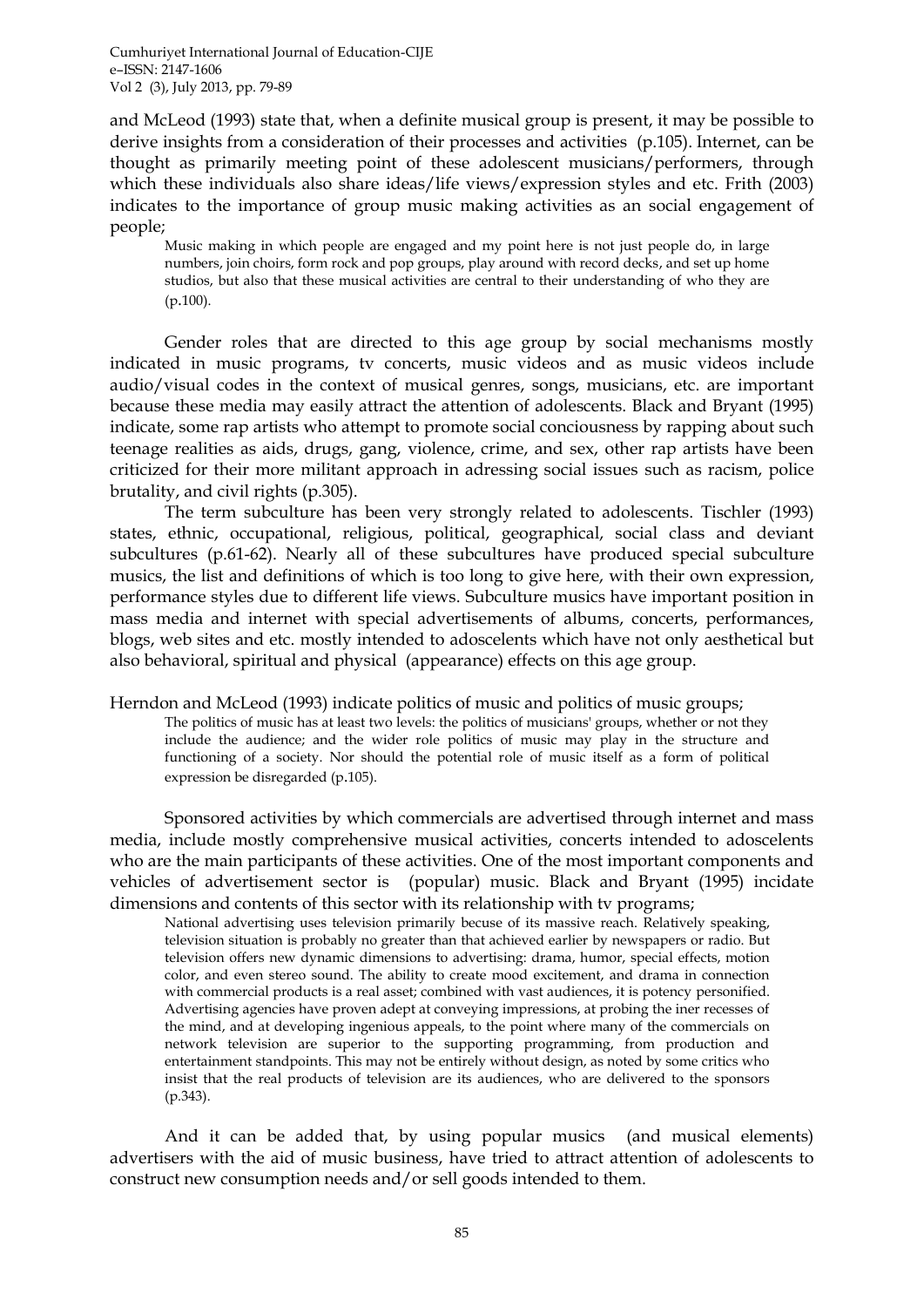### **CONCLUSION**

As the first important social environment of children, families and later school which directly effect the social development of individuals, make important effects on children on their music listening habits, which are mostly characterized first by the programs on national and/or global broadcasting and web sites intended to children. By musical elements in these programs and web sites, children not only learn, how to communicate to peers and/or other age groups, but also gain local and global conciousness and different types of social habits mostly indicated by song lyrics. Parents" preferences of programs, are important in the context of preventing children from harmful contents of song lyrics, music videos, and etc. As they are also important in the context of encouraging the children about beneficial programs. In the case of social development of adolescents, they have used mass media and internet in many ways for reaching music (and musical elements) and to communicate with each other. Most of (popular) music genres indicate also important ethnic, religious, racial, economical, political codes, physical expression styles, which are mostly included directly/indirectly in mass media and internet which may easily effect on social development on individuals.

### **DISCUSSION**

It's clear that, mass media and especially until the last decade of twenteeth century the usage of internet, which has been widespread throughout world and has also included nearly all facilities of mass media, have provided important and changeable study fields to the social scientists. The scientific studies of the fields like sociology, social anthropology, social psychology provide important informations for the musicologists who study the effects of music on special age groups and relationships between music life and social development. In the direction of findings, it can be argued that, the concepts, like, environment, family, sharing, belonging, identity, local conciousness, global conciousness, and etc. which are some of important dimensions of social development, indicate important informations about, how and for which kinds of purposes that children and adolescents have used musical elements through mass media and internet.

#### **SUGGESTIONS**

The focused and independent studies had to be done on each of the social dimensions which have been reshaped continuously in today"s conditions, through musical elements in association with social development. On the other hand mass media and internet management and designing strategies, that have effects not only on the behavioral and spiritual activities, but also physical appearences of the age groups that especially are included in study subject, had to take scientific support. It would be useful to organize meetings intended to parents, and teachers as they must be aware of harmful and benefical effects of usage of musical elements in mass media and internet, on social developments of children and adolescents including presentations of scientists.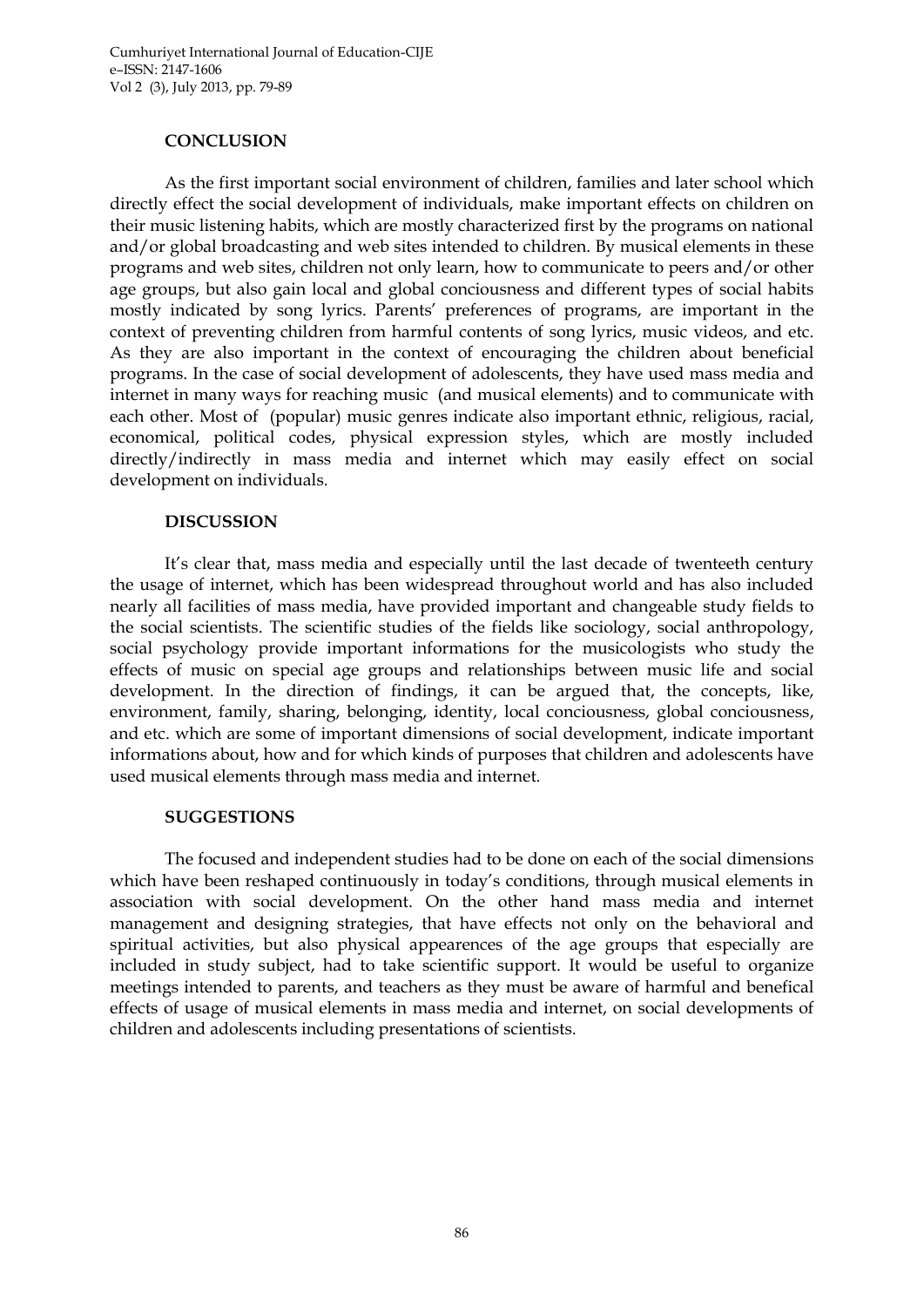#### **REFERENCES**

Beard D., & Gloag K. (2005). *Musicology: the key concepts.* Newyork: Routledge

- Black,J., & Bryant J. (1995). *Introduction to media communication.* Brown & Benchmark Publishers
- Frith S. (2003). Music and everyday life. In Clayton,M,&Trevor,H., &Middleton R., (Eds.), *The cultural study of music a critical introduction* (pp.92-101). Newyork&London: Routledge
- Giddens, A. (1996). *Introduction to sociology.* New York: W.W. Norton&Company, Inc.
- Green, L. (2003). Music education, cultural capital, and social group identity. In Clayton,M,&Trevor,H., &Middleton R., (Eds.), *The cultural study of music a critical introduction* (pp.263-273). Newyork&London: Routledge
- Herndon, M., & McLeod, N. (1993) *Music as culture*. Pt. Richmod, CA: MRI press
- Kaemmer, J. (1993). *Music in human life: anthropological perspectives on music*. University of Texas press
- Tischler, H. (1993). *Introduction to sociology*. Florida: Harcourt Jovanaovich College Publisher
- Zastrow, C., & Kirst-Ashmen K. K. (2007). *Understanding human behavior and the social environment.* USA: Thomson Brooks/Cole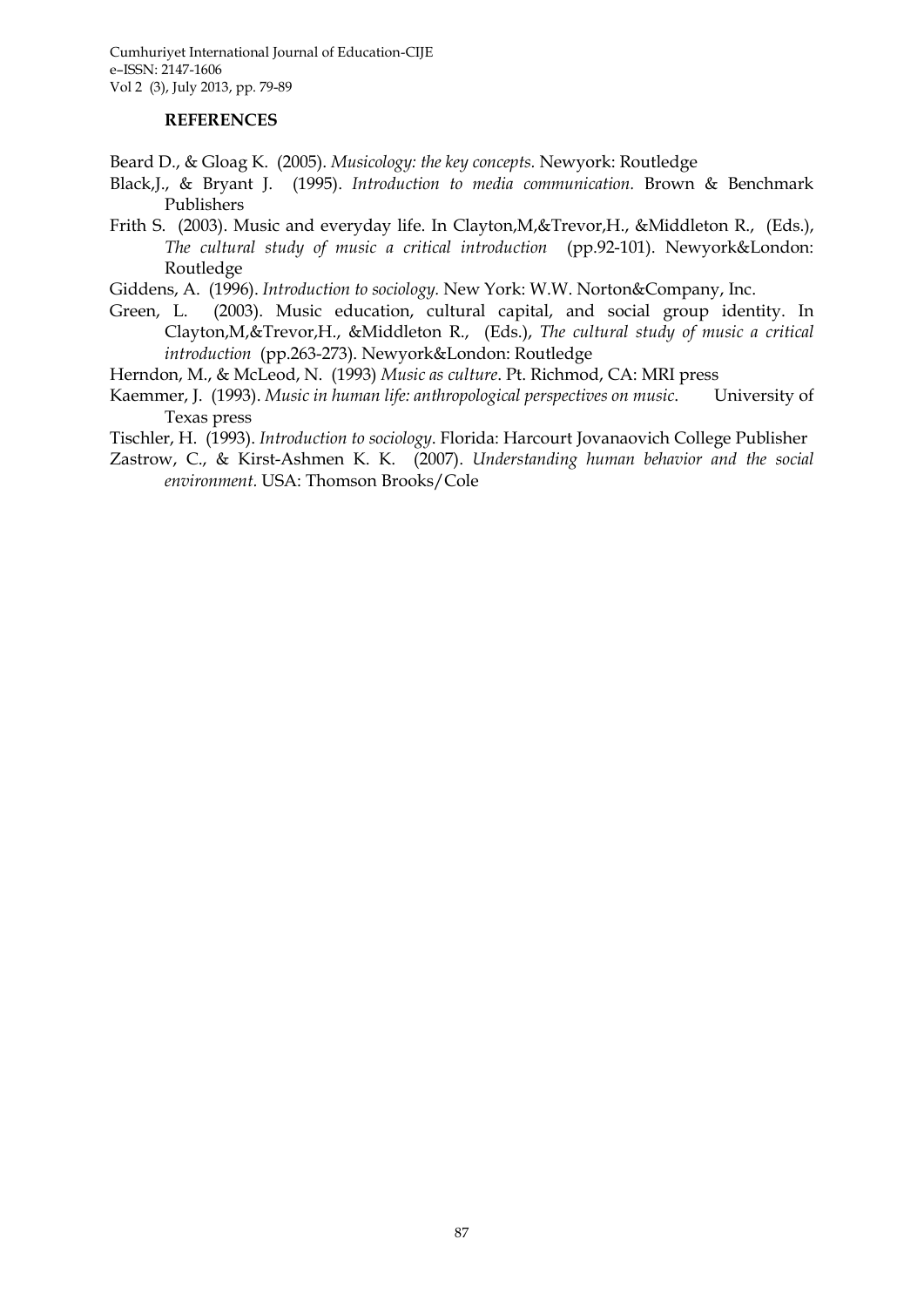## **Kitle İletişim Araçlarındaki ve İnternetteki Müziksel Unsurların Çocukların ve Adolesanların Sosyal Gelişimleri Üzerindeki Etkileri**

### *Cenk CELASİN<sup>2</sup>*

## **Geniş Özet**

# **GİRİŞ**

Müzik ve yaşantı içerisindeki (sosyal, antropolojik, estetik, v.b.) bileşenleri sosyo kültürel çalışmalar için geniş bir çalışma alanı oluşturmaktadır. Eğitim ve özellikle informal eğitim, müzik ve bileşenlerinin sosyal olarak dolaysız/dolaylı şekillendirici etkilerine işaret eder. Yeni teknolojiler insan hayatına direkt olarak girmekte ve bireyler bunları hızlıca tüketmekte ve kullanmaktadır. Radyo ve televizyon yayıncılığının yanı sıra internet içerisinde bir çok (popüler) müzik türleri, icra pratikleri ve bağlamları bulunmaktadır. Bu nitel araştırmada, ilgili bilimsel literatür ve kitle iletişim ve interneti ilgilendiren yazılı, işitsel, görsel ve görsel-işitsel belgeler doğrultusunda kitle iletişiminde ve internette yer alan ve çoğunlukla çocuklara ve adolesanlara yönelik olan, müziksel unsurlar yine bu grubun sosyal gelişimleri bağlamında genel bir bakış açısıyla irdelenmiştir. Bu çalışmanın amacı ise kitle iletişim araçlarındaki ve internetteki müziksel unsurların çeşitli kullanım yolları ve boyutlarının çocukların ve adolesanların sosyal gelişimleri üzerindeki farklı etkilerini araştırmaktır. Bu doğrultuda, "Kitle iletişim araçlarındaki ve internetteki müziksel unsurların çocukların sosyal gelişimleri üzerindeki etkileri nelerdir" ve "Kitle iletişimin araçlarındaki ve internetteki müziksel unsurların adolesanların sosyal gelişimleri üzerindeki etkileri nelerdir" şeklindeki iki alt problem doğrultusunda çalışılmış, çocuklarla ilgili boyutta aile, ebeveynler, okul, akran grupları, sosyal çevre ile etkileşimlerinde kitle iletişim araçlarında ve internetteki müziksel unsurların kullanımları üzerine odaklanılmıştır. Öte yandan kitle iletişim araçlarında ve internette yer alan ve müziksel unsurların ağırlıklı tüketicisi/kullanıcısı ve bazı durumlarda üreticisi konumundaki adoselanlarda ise çoğunlukla etkisi altında oldukları ve kendilerini çevreleyen akran grupları, aidiyet, sosyalleşme gibi kavramlar bağlamında müziksel unsurların ve pek çok (popüler) müzik türünün, etnik, dinsel, ırksal, ekonomik, politik kodlar ve fiziksel görünümler vasıtasıyla bu yöndeki davranışsal, düşünsel ve fiziksel dışavurum şekillerine etki etmesi sebebiyle büyük bir önem arz ettiği ortadadır.

## **YÖNTEM**

Bu nitel araştırmada, müzikoloji, sosyal psikoloji, sosyal antropoloji ve sosyoloji literatürü ve kitle iletişim araçları ve iletişim üzerine yapılmış olan çalışmaların yanı sıra, yazılı, işitsel, görsel, görsel-işitsel belgeler doğrultusunda kitle iletişim araçlarında ve internette yer alan ve ağırlıklı olarak çocuklara ve adolesanlara yönelik olan müziksel unsurlar, sosyal gelişim bağlamında, genel bir bakış açısıyla incelenmiştir.

## **BULGULAR**

Kitle iletişim araçları ve internette yer alan müziksel unsurların birçok dolaylı/dolaysız yolla sosyal olarak absorbe edildiği, kod çözümlemelerinin yapıldığı ve/veya tüketildiği görülmektedir. Sosyal unsurlar (kimlik, cinsiyet rolleri, üyelik, vb.) ve

<sup>1</sup> <sup>2</sup> Yrd. Doç. Dr., Süleyman Demirel Üniversitesi, Güzel Sanatlar Fakültesi, [cenkcelasin@sdu.edu.tr](mailto:cenkcelasin@sdu.edu.tr)